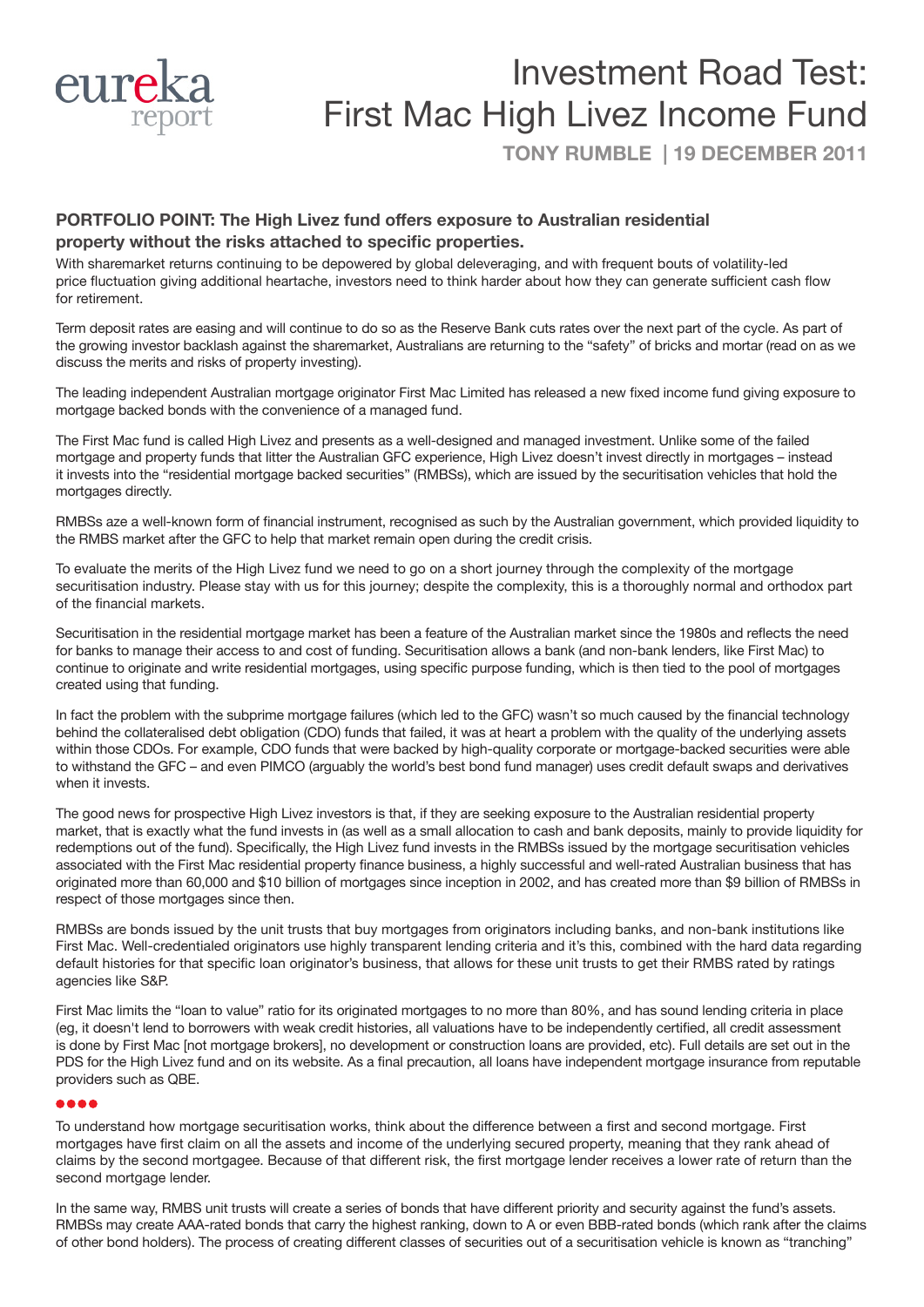(the French word for "slice") and the concept of giving first claim over all of the assets of the fund to the highest ranking security holder is known as the "waterfall".

For example, consider an RMBS fund that holds mortgages over, say, \$100 million of property and in turn creates, say, three classes of unit (rated AAA, A, and BBB) with the following criteria:

- \* \$30 million of AAA-rated securities paying a margin of, say, the bank bill rate plus 100 basis points (1% pa).
- \* \$30 million of A-rated securities paying a margin of, say, the bank bill rate plus 200 basis points (2% pa).
- \* \$40 million of BBB-rated securities paying a margin of, say, the bank bill rate plus 300 basis points (3% pa).

This shows that the AAA-rated security has the first claim over the income and assets of the fund (and in return receives the lowest margin) and the BBB-rated security has the last claim over the income and assets of the fund (and in return receives the highest margin). The final item to note is that the underlying mortgages would need to have a default rate of over 70% before the AAA-rated investor suffered any loss. For good quality mortages in Australia, actual default rates are well below 5%.

The High Livez fund invests in RMBSs rated A or higher, with the majority of the RMBSs being rated AA-. So these aren't the highest ranking tranches of the RMBS programs, but nor are they the lowest.

Documents supplied by First Mac show that the actual arrears history on loans it has originated has been in the range of 0% pa to just over 3% pa, and actual defaults have been in the range of 0% to 9% since it began business. When and if a mortgagee defaults, the property is sold and the loan is repaid from the proceeds – and it is at this stage that mortgage insurance covers any loss.

First Mac data shows that there has been no actual loss to investors arising from any defaults on loans that it has originated.

So the real crux of the issue for potential investors in the High Livez fund is whether they want to be exposed to the Australian residential property market and, if so, whether the High Livez fund is an attractive vehicle for them to use to do so.

In fact it is the benefit of diversification that could be one of the main attractions for the High Livez fund. If "bricks and mortar" is to become the cure for investors shunning the sharemarket, it is vital not to be over-exposed to single properties and this is something which, for smaller investors, would normally be problematic. Using a fund that invests into high-quality RMBS with a good geographic spread will add value to most portfolios.

The First Mac business has survived the GFC and that is a massive positive in its favour. It is well capitalised and is itself rated "strong" by Standard & Poor's. The High Livez fund can invest in up to 75% of any specific RMBS issue created by First Mac (meaning that 25% of each issue must be placed to third-party investors – ensuring that the pricing and quality of each RMBS is effectively "verified" by those third parties).

With current returns to investors in the High Livez fund averaging around 8.36% pa (with a "target" return of 7.8% pa), and with income being paid monthly, the High Livez fund could provide a useful way for investors to access Australian property market returns without the risk attached to specific properties.

Using a fund like High Livez for just a small proportion of the overall portfolio should be an appropriate defence against future property market weakness. Fees are at the low level of 0.6% pa, which is good value for an investment of this sort.

#### **The score: 3 stars**

0.5 Ease of understanding/transparency

- 0.5 Fees
- 0.5 Performance/durability/volatility/relevance of underlying asset
- 1.0 Regulatory profile/risks
- 0.5 Innovation

#### **Schroder Real Return Fund**

In our recent review of the Schroder Real Return Fund we gave the fund 4 stars out of 5, with 0 allocated to the "Fees" section of our scorecard. In making this assessment we presumed that when the Schroder Real Return fund made investments into other Schroder funds, that fees were charged on both funds.

We now understand that the fees on underlying Schroder funds are reduced to 0% when the Real Return fund makes investments into them. Accordingly, we have recalculated the rating of the Schroder Real Return Fund as follows:

#### **The (revised) score: 4.5 stars**

- 1.0 Ease of understanding/transparency
- 0.5 Fees
- 1.0 Performance/durability/volatility/relevance of underlying asset
- 1.0 Regulatory profile/risks

## 1.0 Innovation

#### 8881

*Tony Rumble is the founder of the ASX-listed products course LPAC Online. He provides asset consulting and financial product services with Alpha Invest but does not receive any benefit in relation to the product reviewed.*